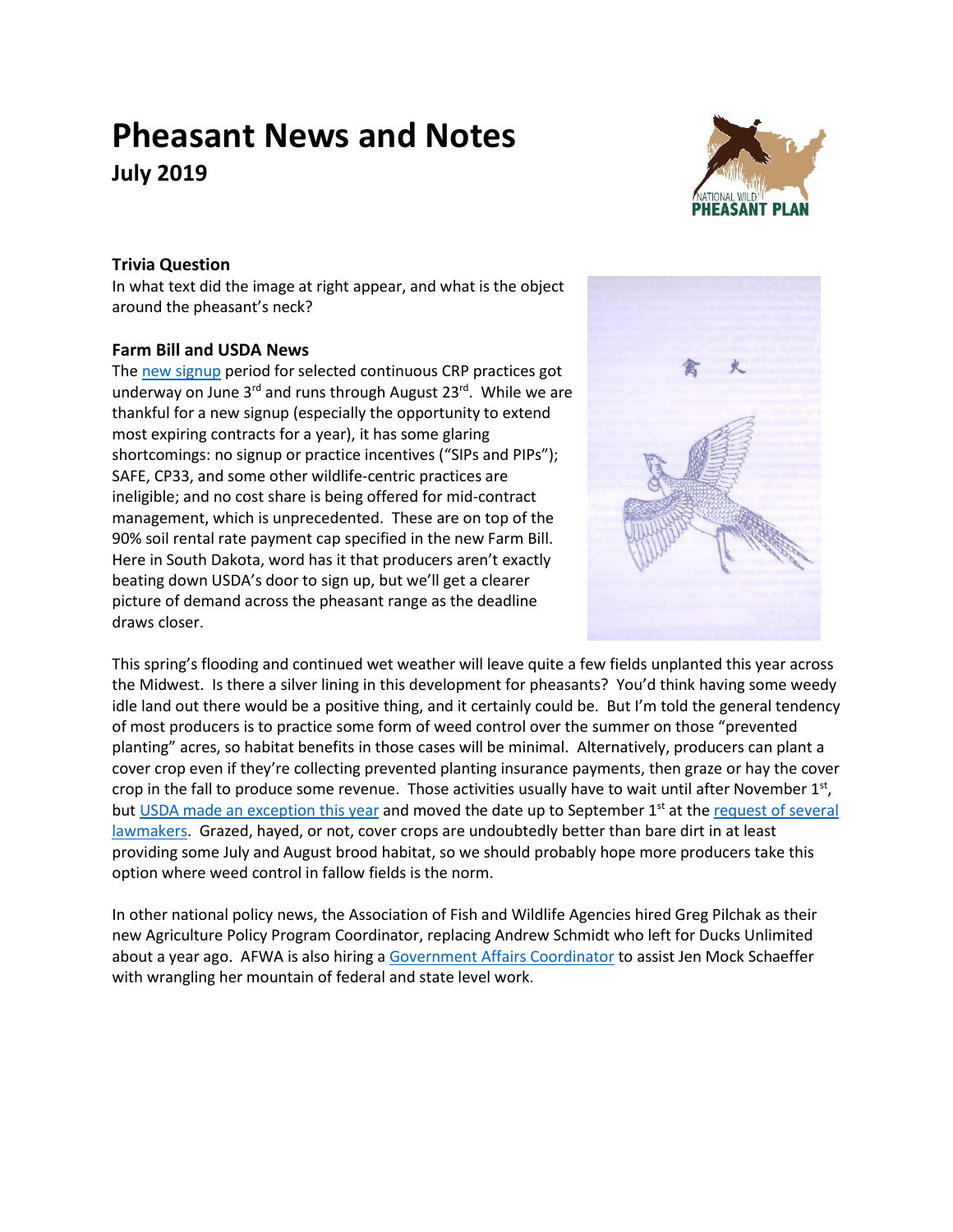#### **Notes from Around the Pheasant Range**

As announced earlier by Nicole Davros, the Minnesota DNR has named a new Technical Committee member. Dr. Tim Lyons started in June as MDNR's new Upland Game Research Scientist in Madelia and will serve on the TC going forward. Tim studied pheasant responses to local- and landscape-level habitat characteristics for his doctoral project at the University of Illinois at Urbana-Champaign, and worked on a variety of lesser species in Illinois, Wyoming, and Nebraska prior to accepting the Minnesota position. We all look forward to meeting Tim soon, and in the meantime he can be reached at Timothy.Lyons@state.mn.us.



Our multi-state brood survey project continues to take shape. We hit a little

snag in our funding model for the ISU graduate student but are working on a fix so we can proceed on schedule. Thirteen states are currently planning on collecting data for the project - thanks again to all who volunteered to run routes this summer. Todd Bogenschutz of the Iowa DNR will send dew measurement blocks to the volunteers soon, and Travis Runia of South Dakota Game, Fish and Parks is working to finalize the phone app for data collection.

South Dakota's Second Century Initiative to improve pheasant numbers continues to take shape and attract media attention. South Dakota Game, Fish and Parks rolled out the working lands portion of the program in June, but details on the [website](https://gfp.sd.gov/habitat-approaches/) are still a little thin. Details are thick, however, on the predator bounty portion. The GIS-based "[Tail Tracker](https://sdgfp.maps.arcgis.com/apps/opsdashboard/index.html#/e7bbbd6fa93b48c6a31985aa7c57c5ff)" will give you up-to-the-minute details about where, which, and how many mesocarnivores are now taking state-sponsored dirt naps.

Want to marinate a pheasant to tenderize it? According to [a recent study](https://www.hindawi.com/journals/jfq/2019/5313496/abs/), lemon juice doesn't work but buttermilk does. Science to the rescue again.

I was invited to give a talk this month to a consortium of university researchers working in the upper Missouri River system on a project called [WAFERx](http://waferx.montana.edu/) (Water Agriculture Food Energy Research Nexus). The purpose of the NSF-funded study is to evaluate potential impacts of adopting certain biofuel and carbon capture systems in the region to mitigate climate change. The University of South Dakota hosted the meeting, and Dr. David Swanson at USD has been working with South Dakota's brood route data to model land use scenario effects on pheasants (it's still a work in progress). They asked me and representatives from some other sectors (corn agriculture, ethanol, grass-based agriculture, and climatology) to briefly speak about current and potential biofuel and climate effects from our perspectives.

My presentation was mainly centered around the slide below (Figure 1), which came from the conclusions we reached in our *Wildlife Society Bulletin* CRP review paper last year. There are all kinds of potential biofuel feedstock production scenarios out there, but I thought that any system *could* benefit pheasants *if* it could provide the minimum vegetation structures described *and* be free from most disturbance (except for grazing, maybe) during the reproductive season, compared to the current habitat values of the lands involved.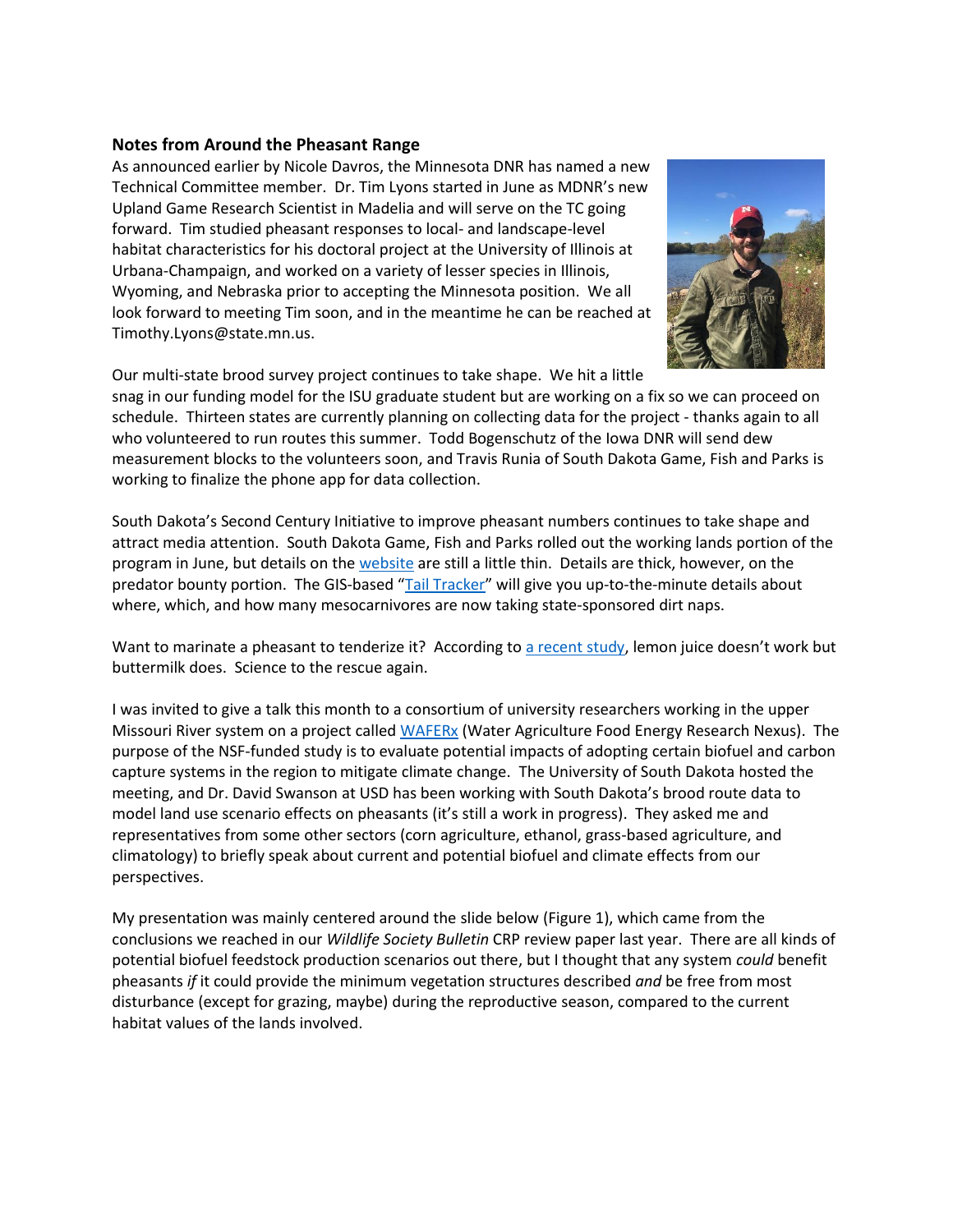



The 800-pound gorilla in the biofuels world is ethanol, and the industry representative's presentation included the slide below (Figure 2), implying that the ethanol market has not spurred a noticeable increase in corn acres planted. Presumably this is intended to counteract the criticism that ethanol demand has driven a loss of native non-crop land covers which, according to the enabling language in the original Renewable Fuel Standard legislation, it wasn't supposed to do. Later, the South Dakota State Climatologist showed a slide depicting large losses of grassland acres in the Dakotas over the recent decades, presumably to cropland expansion. I wondered how both could be true, and given the importance of grassland loss and its causes to pheasants, I dug around in the literature and federal databases for some perspective.

First, it's no surprise that from ethanol's point of view, 2007 is the best time to start your trendline. That was the year farmers [responded in a big way](https://www.purdue.edu/uns/x/2007a/070402HurtPlantings.html) to ethanol's [then-exponential increase in corn usage](https://www.eia.gov/todayinenergy/detail.php?id=21212)  [and demand,](https://www.eia.gov/todayinenergy/detail.php?id=21212) increasing corn acres nearly 20% from the year before (Figure 3). The ethanol industry can then correctly claim that corn acres haven't increased noticeably since 2007, but that statement isn't true if you start your frame of reference in 2006 or earlier.

Next, although a few producers grow continuous corn or soybeans, the two crops are generally grown in a rotational system, so it's probably more informative to look at the total corn-soybean footprint than those of the individual crops. The size of that footprint has grown by about 20 million acres since 2007 (Figure 3).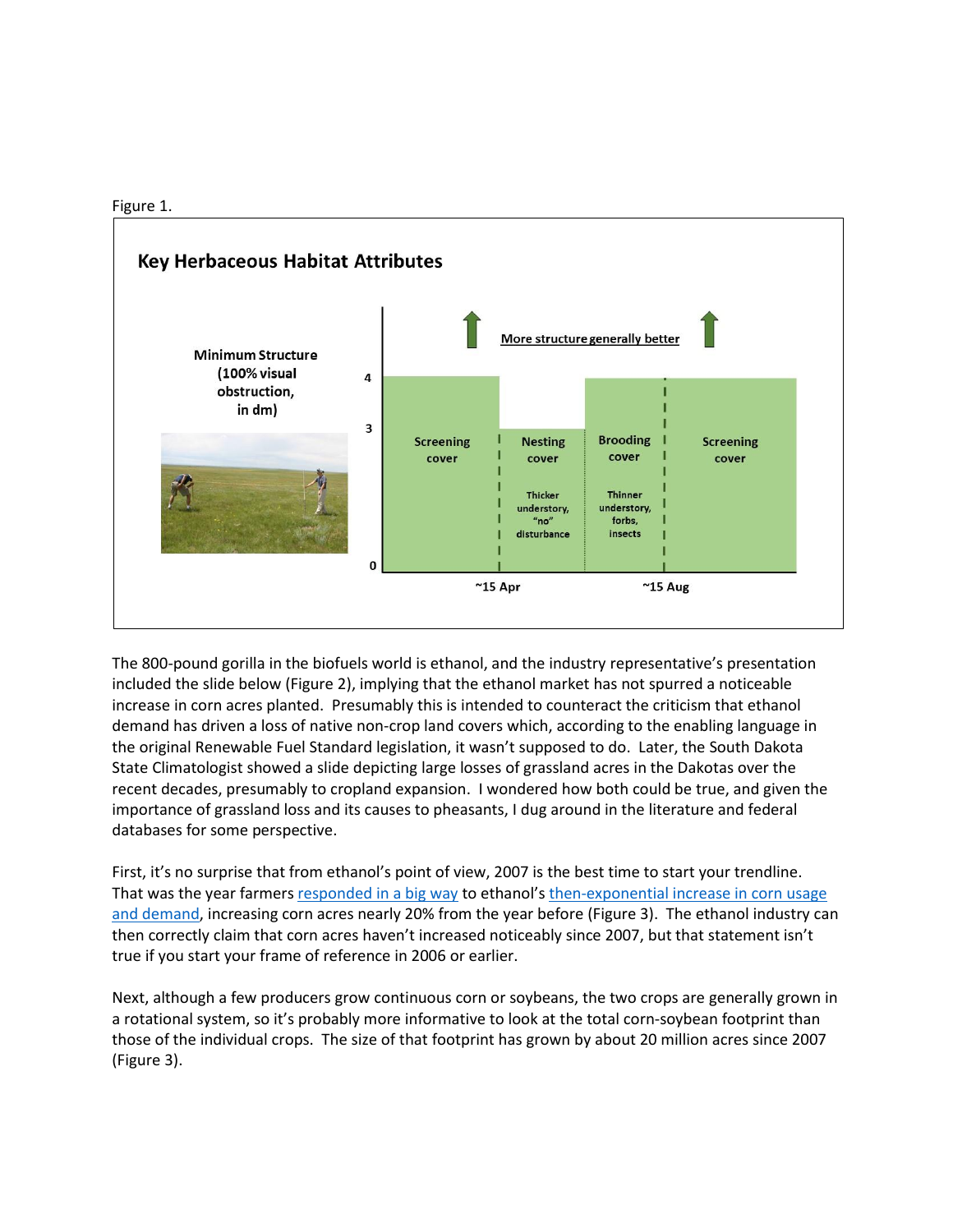





Finally, the industry's slide implies that their growth in corn consumption was accommodated by increased per-acre yields and conversion of other crops to corn, rather than breaking out new land. This appears to be true on a national scale, particularly if you count turning expiring CRP acres back into crop production as "crop conversion" rather than grassland loss (Figure 4). The total amount of land in primary field crops (corn, soybeans, wheat, cotton, rice, barley, sorghum, and oats) or in CRP has slowly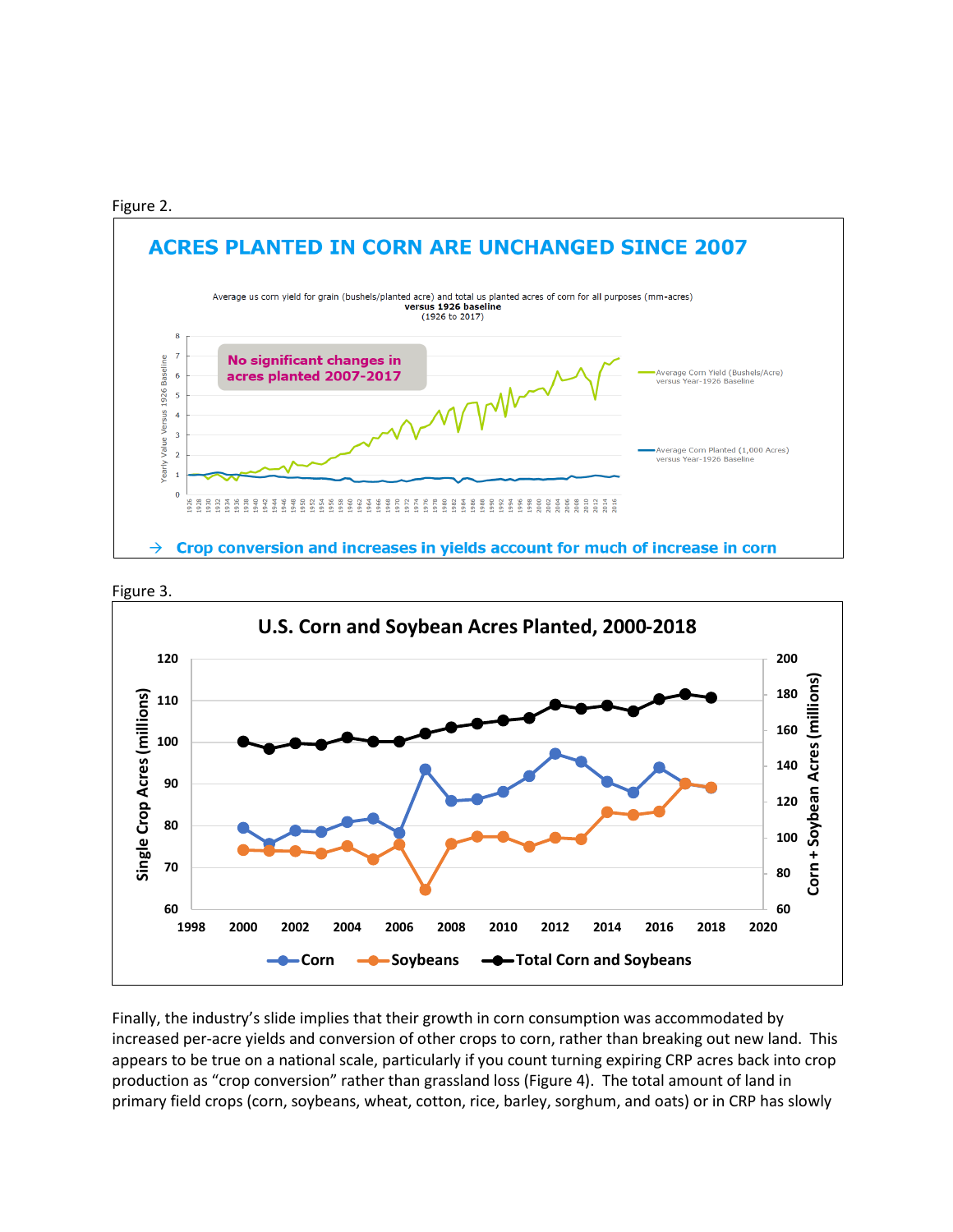



declined since around 1990. Looking at smaller scales, however[, USDA researchers](https://academic.oup.com/ajae/article/98/3/726/2195670) and [others](https://iopscience.iop.org/article/10.1088/1748-9326/aa6446) have found associations between proximity to ethanol refineries and grassland losses. So, as usual, the answers you get depend on the spatial and temporal scales in which the questions are framed.

#### **Pheasant-relevant Media**

[North Dakota: spring pheasant count up from last year](https://www.tsln.com/news/north-dakota-spring-pheasant-count-up-from-last-year/) South Dakota [begins new working lands program to help pheasants](https://www.argusleader.com/story/news/politics/2019/06/20/game-fish-and-parks-pheasant-habitat-gov-kristi-noem-second-century/1477497001/) Noem's South Dakota [pheasant hunting initiative needs better aim](https://www.argusleader.com/story/opinion/editorials/2019/05/31/editorial-noems-pheasant-hunting-initiative-needs-better-aim/1300631001/) South Dakota [pushes bighorn sheep tags to raise money for pheasant habitat fund](https://www.argusleader.com/story/news/politics/2019/06/07/state-pushes-spendy-bighorn-sheep-tags-raise-money-pheasant-habitat-fund/1367388001/) Noem's South Dakota Governor's Hunt [shake-up is a shot at The Establishment](https://www.argusleader.com/story/opinion/2019/06/13/ellis-noems-pheasant-hunt-shake-up-shot-establishment/1444805001/) [North Dakota pheasant, sharptail harvests hold steady in 2018](https://www.grandforksherald.com/sports/outdoors/2736536-North-Dakota-pheasant-sharptail-harvests-hold-steady-in-2018-while-hunters-take-fewer-Hungarian-partridges) [June critical month for](https://www.fergusfallsjournal.com/2019/06/june-critical-month-for-pheasant-population/) Minnesota's pheasant population [Iowa DNR: Late winter snow, spring rain dampen pheasant, quail nesting outlook](https://globegazette.com/outdoors/iowa-dnr-late-winter-snow-spring-rain-dampen-pheasant-quail/article_2fc82469-7e27-51cd-b575-a52c6e2ef757.html) Minnesota writer thinks [game bird management plans are a waste of time](http://www.startribune.com/actions-not-well-intentioned-plans-are-needed-to-save-minnesota-s-game-birds/512005332/) [CRP yields healthier honey bees](https://www.usda.gov/media/blog/2019/06/19/boosting-bee-healthnaturally) [Minnesota enacts ag fertilizer restrictions](http://www.startribune.com/landmark-farm-rule-aims-to-protect-minnesota-s-drinking-water/511025391/) to protect drinking water NOAA forecast[s very large 'dead zone' for Gulf of Mexico](https://www.noaa.gov/media-release/noaa-forecasts-very-large-dead-zone-for-gulf-of-mexico) [New USDA report: when do cover crops pay?](https://www.sare.org/Newsroom/Press-Releases/When-Do-Cover-Crops-Pay-New-USDA-SARE-Report-Addresses-the-Question)

#### **Recent Literature**

[Augustynska-Prejsnar, A., M. Ormanian, P. Hanus, M. Kluz, Z. Sokolowicz, and M. Rudy. 2019.](https://www.hindawi.com/journals/jfq/2019/5313496/abs/)  [Effects of marinating breast muscles of slaughter pheasants with acid whey, buttermilk,](https://www.hindawi.com/journals/jfq/2019/5313496/abs/)  [and lemon juice on quality parameters and product safety. Journal of Food Quality,](https://www.hindawi.com/journals/jfq/2019/5313496/abs/)  [Article ID 5313496.](https://www.hindawi.com/journals/jfq/2019/5313496/abs/)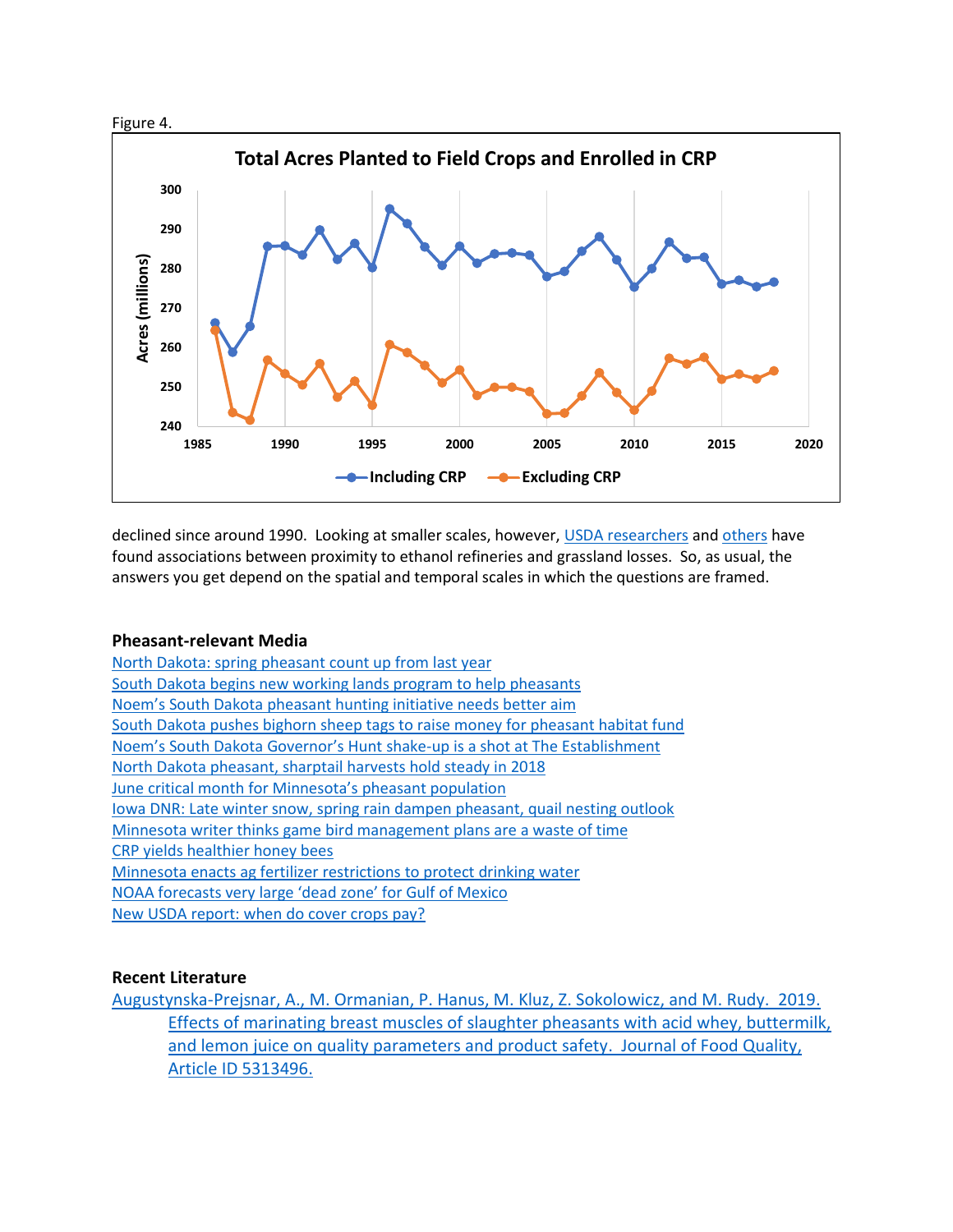- [Kubecka, B. W., J. T. Edwards, L. M. LaCoste, D. Rollins, F. Hernandez, and H. Perotto-Baldivieso.](https://wildlife.onlinelibrary.wiley.com/doi/full/10.1002/wsb.972)  [2019. An evaluation of population indices for northern bobwhite. Wildlife Society](https://wildlife.onlinelibrary.wiley.com/doi/full/10.1002/wsb.972)  [Bulletin.](https://wildlife.onlinelibrary.wiley.com/doi/full/10.1002/wsb.972)
- [Miller, K. S., L. A. Brennan, H. L. Perotto-Baldivieso, F. Hernandez, E. D. Graham, A. Z. Okay, X. B.](https://fwspubs.org/doi/full/10.3996/112017-JFWM-094)  [Wu, M. J. Peterson, H. Hannusch, J. Mata, J. Robles, and T. Shedd. 2019. Correlates of](https://fwspubs.org/doi/full/10.3996/112017-JFWM-094)  [habitat fragmentation and northern bobwhite abundance in the Gulf Prairie](https://fwspubs.org/doi/full/10.3996/112017-JFWM-094) Landscape [Conservation Cooperative. Journal of Fish and Wildlife Management 10:3-18.](https://fwspubs.org/doi/full/10.3996/112017-JFWM-094)
- [Hiller, T. L., J. E. McFadden, L. A. Powell, and W. H. Schacht. 2019. Seasonal and interspecific](https://wildlife.onlinelibrary.wiley.com/doi/10.1002/wsb.966)  [landscape use of sympatric greater prairie-chickens and plains sharp-tailed grouse.](https://wildlife.onlinelibrary.wiley.com/doi/10.1002/wsb.966)  [Wildlife Society Bulletin.](https://wildlife.onlinelibrary.wiley.com/doi/10.1002/wsb.966)
- [Tetzlaff, S. J., J. H. Sperry, and B. A. DeGregorio. 2019. Effects of antipredator training, environmental](https://www.sciencedirect.com/science/article/abs/pii/S0006320719303040)  [enrichment, and soft release on wildlife translocations: a review and meta-analysis. Biological](https://www.sciencedirect.com/science/article/abs/pii/S0006320719303040)  [Conservation 236:324-331.](https://www.sciencedirect.com/science/article/abs/pii/S0006320719303040)
- [Roy, C. L., P. L. Coy, D. Chen, J. Ponder, and M. Jankowski. 2019. Multi-scale availability of](https://www.sciencedirect.com/science/article/pii/S0048969719320212)  [neonicotinoid-treated seed for wildlife in an agricultural landscape during spring](https://www.sciencedirect.com/science/article/pii/S0048969719320212)  [planting. Science of the Total Environment](https://www.sciencedirect.com/science/article/pii/S0048969719320212) 682:271-281.
- [Green, R. E., and D. J. Pain. 2019. Risks to human health from ammunition-derived lead in](https://link.springer.com/article/10.1007/s13280-019-01194-x#citeas)  [Europe. Ambio.](https://link.springer.com/article/10.1007/s13280-019-01194-x#citeas)

#### **Trivia Answer**

The image is from the *Wujing Zongyao*, or the *Compendium of Important Matters from the Military Classics*, a Chinese text written around 1044 A.D. The object is an incendiary device containing an early form of gunpowder.

Okay, let's think this through. Have you ever walked up behind a pointed pheasant and tried to get it to flush in a certain direction? What has been your observed probability of success? Now, with that in mind, how willing would you be to strap a bomb to a pheasant, light the fuse like in some *Rocky and Bullwinkle* cartoon, and then fling the pheasant toward your enemy? I get the feeling this device and the term "killed by friendly fire" were invented almost simultaneously (they were for the pheasant, anyway). Without the accompanying text I'm of course assuming the drawing shows an actual weapon of war and not just some bizarre way of cooking a pheasant for the troops, although it does end up being both. A thousand years later, the University of Nebraska wildlife folks [gave the concept a high](https://www.youtube.com/watch?v=hXwtxm3Lfnk)[tech makeover](https://www.youtube.com/watch?v=hXwtxm3Lfnk) for a much more pheasant-friendly purpose.

Other fun and imaginative weapon[s described in the](https://en.wikipedia.org/wiki/History_of_gunpowder) *Wujing Zongyao* include "flying incendiary club for subjugating demons", "caltrop fire ball", "ten-thousand fire flying sand magic bomb", "big bee's nest", and my personal favorite, the "burning heaven fierce fire unstoppable bomb." You can just imagine the military R&D team watching a prototype of the BHFFUB in action, then turning to the team comedian and asking, "Okay Carl, what should we call *that* one?" In retrospect, [this discovery](https://apnews.com/58838bed92544a40a5ff9e20f3768498) might explain a lot.